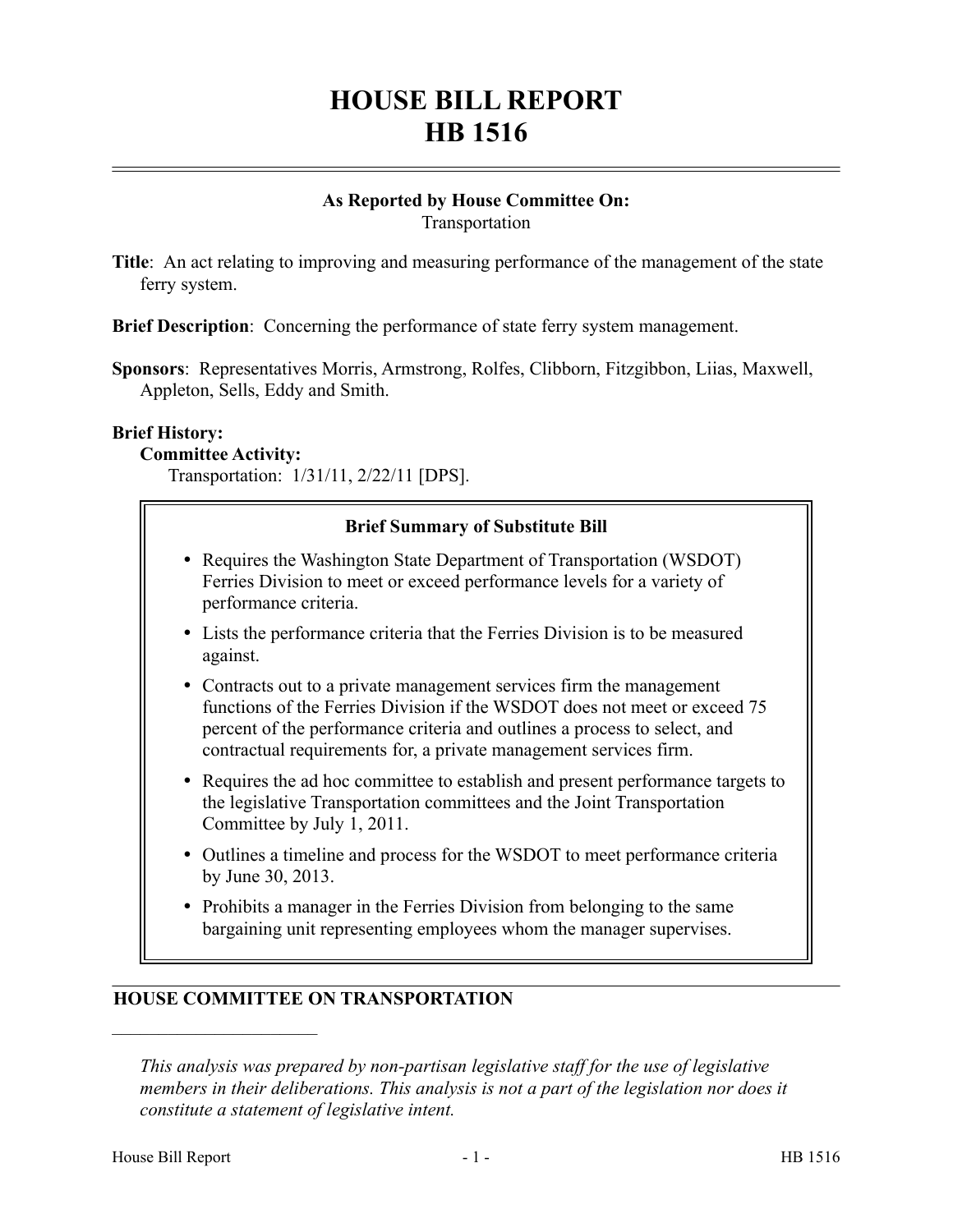**Majority Report**: The substitute bill be substituted therefor and the substitute bill do pass. Signed by 26 members: Representatives Clibborn, Chair; Liias, Vice Chair; Armstrong, Ranking Minority Member; Hargrove, Assistant Ranking Minority Member; Angel, Asay, Eddy, Finn, Fitzgibbon, Jinkins, Johnson, Klippert, Kristiansen, Ladenburg, Moeller, Morris, Moscoso, Overstreet, Rivers, Rodne, Rolfes, Ryu, Shea, Takko, Upthegrove and Zeiger.

**Minority Report**: Do not pass. Signed by 1 member: Representative Reykdal.

**Staff**: Debbie Driver (786-7143).

#### **Background**:

The Washington State Ferries Division (WSF) of the Washington State Department of Transportation (WSDOT) manages the largest automobile and passenger ferry service provider in the nation. Currently, the system includes 22 vessels that serve 20 terminals and nine routes. In 2009 the Washington ferry system, which is part of the highway network system in western Washington, carried more than 22 million customers. The Secretary of Transportation is appointed by the Governor and appoints an Assistant Secretary of Ferries. The Assistant Secretary of Ferries is responsible for overall management of the WSF.

Managers who belong to a collective bargaining unit and move to a management position are characterized as being inactive or on a leave of absence.

–––––––––––––––––––––––––––––––––

## **Summary of Substitute Bill**:

The bill defines ferries management as Washington ferries employees who are either exempt or a part of Washington Management Services. The bill lists performance criteria and requires the Ferries Division to meet a variety of measurable performance criteria including: safety, service effectiveness, passenger satisfaction, on-time performance, cost containment measures, maintenance, and capital program effectiveness.

The bill creates an ad hoc committee with members from and designated by the Office of the Governor, and requires the ad hoc committee to establish and present performance targets to the legislative Transportation committees and the Joint Transportation Committee by July 1, 2011. By October 1, 2011, the bill requires the WSDOT to complete a performance report that provides a baseline assessment of current performance and requires a review by the Office of Financial Management (OFM) and the legislative Transportation committees. By October 1, 2012, and every year thereafter, the WSDOT is to complete a performance report for the prior fiscal year. This report is also to be reviewed by the OFM and the findings incorporated into the Governor's proposed biennial Transportation Budget. By June 30, 2013, if the WSDOT does not meet or exceed 75 percent of the performance criteria, the WSDOT must competitively contract out ferry management functions to a private management services firm. The invitation for bid for a private sector firm process may include a preliminary request for qualifications.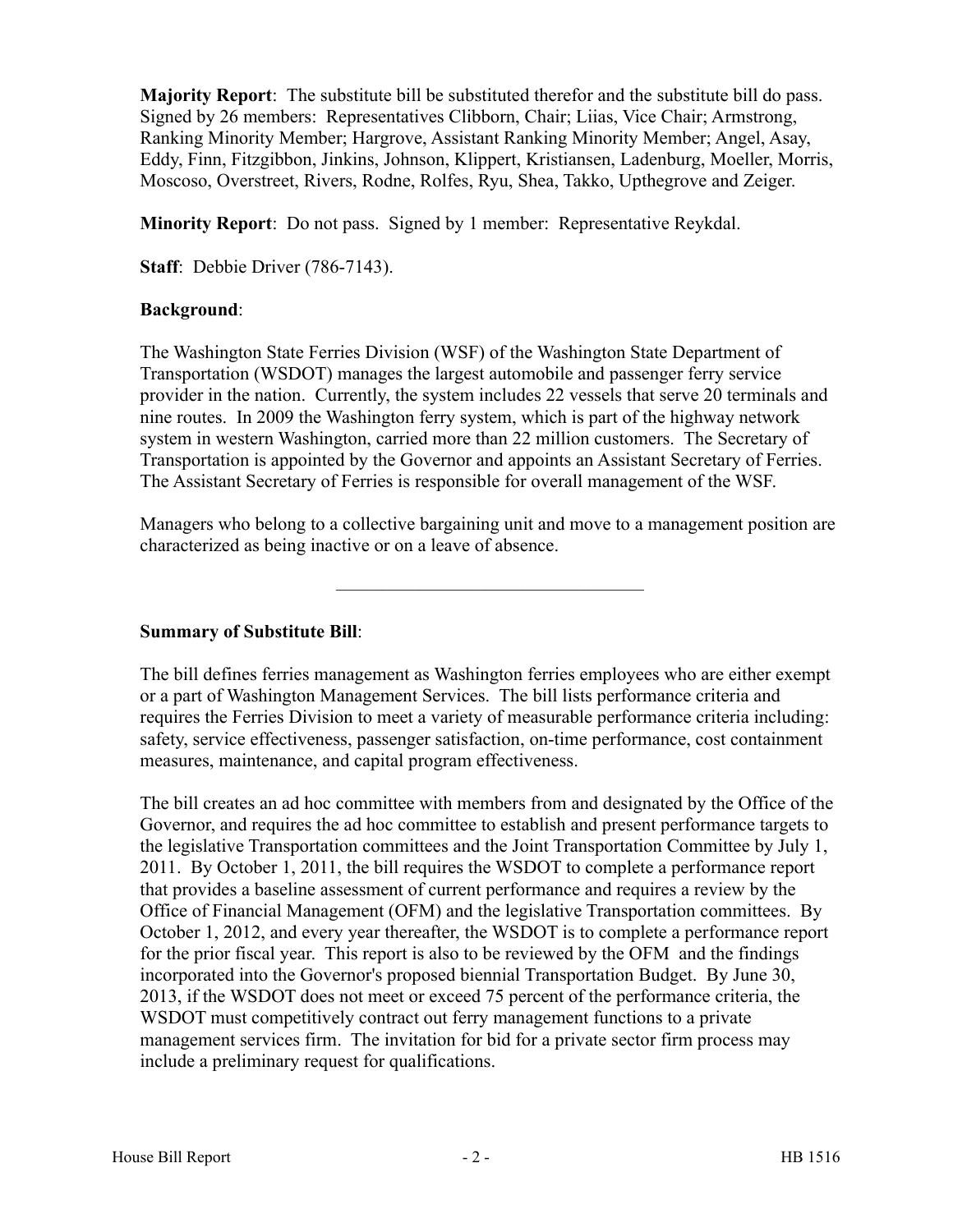If the management functions are contracted out to a private management firm, the contract must be a fixed-cost contract that requires the private management firm to also meet or exceed 75 percent of the performance criteria outlined in the bill. The contract must also provide for incentive or retained payment arrangements and must require that the firm retain existing collective bargaining agreements between the state and the employees' labor representatives. The bill allows the private management firm to rehire Washington ferries management employees. The contract must be for a two-year period; renewable every two years for a maximum of 10 years. After 10 years, the WSDOT is to implement the invitation for bid process.

The bill prohibits collective bargaining agreements from allowing the WSDOT managers to belong to the same bargaining unit representing employees whom they supervise and includes an emergency clause.

## **Substitute Bill Compared to Original Bill**:

The substitute bill changes the definition of management to a Washington Management Services employee or exempt employee at the WSF and changes the performance criteria and measurements. The WSF Accountability Board is replaced with an ad hoc committee with members from and designated by, the Office of the Governor. The ad hoc committee is to establish and present performance targets to the legislative Transportation committees and the Joint Transportation Committee by July 1, 2011. The bill outlines a timeline and process for the WSDOT to meet performance criteria by June 30, 2013, and requires the WSDOT to competitively contract out ferry management services if they do not meet or exceed 75 percent of the target performance level, instead of 50 percent.

The substitute bill allows the private management firm to rehire WSF management staff. The contract timeline and re-bid process is changed to a two-year contract renewable every two years for a maximum of 10 years, requires the WSDOT to re-bid after 10 years, and adds an emergency clause.

–––––––––––––––––––––––––––––––––

**Appropriation**: None.

**Fiscal Note**: Available.

**Effective Date of Substitute Bill**: The bill contains an emergency clause and takes effect immediately.

## **Staff Summary of Public Testimony**:

(In support) There is currently not a systematic approach for the WSF to deliver efficient ferries service regularly, nor is there a system for which employees can provide efficiency suggestions, which is an important part of management. The bill provides a performance management approach that responds to these issues.